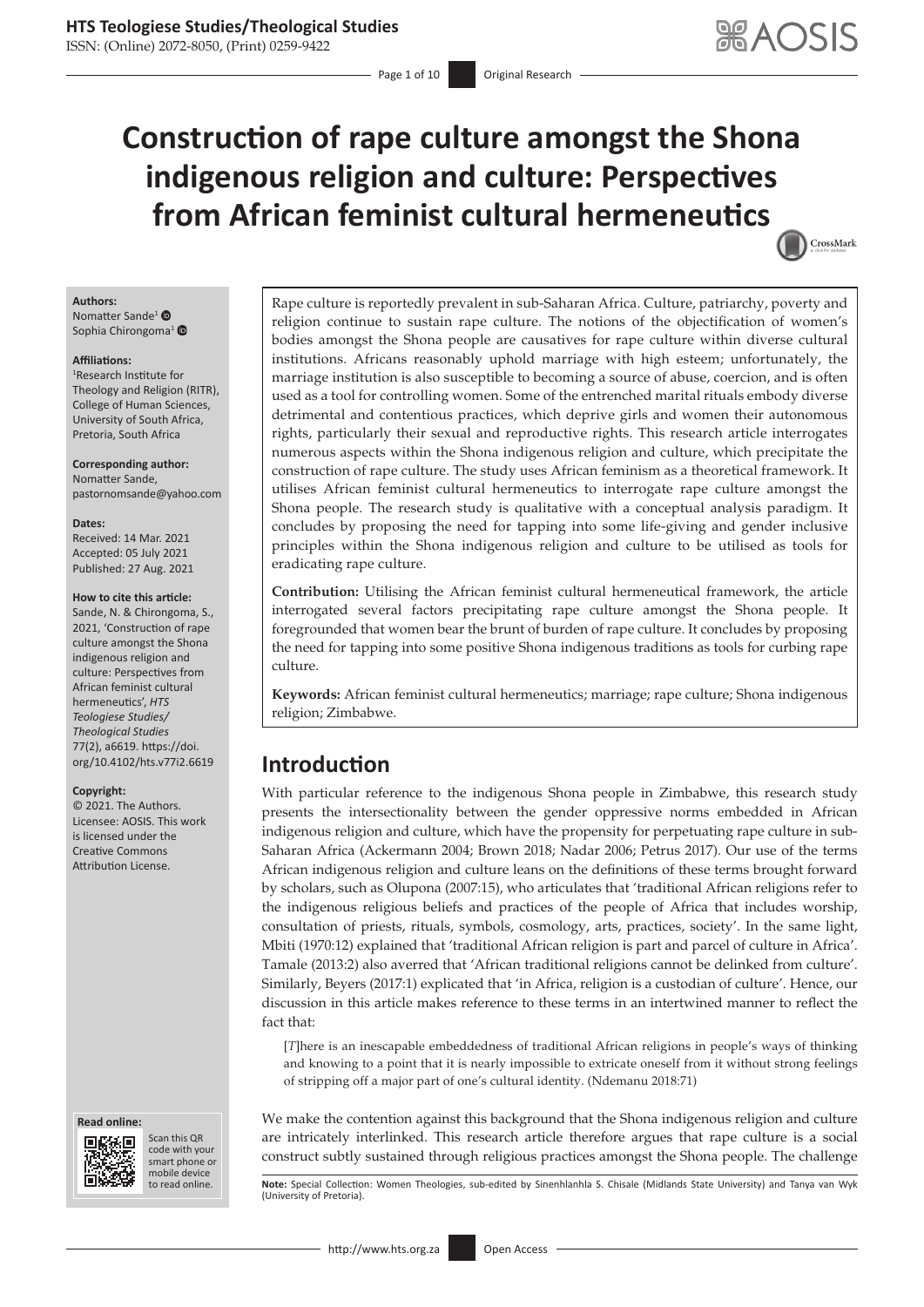that emerges from this status quo is that the Shona indigenous religion and culture view gender issues as relational ontology.

It is also important to explain, using the umbrella terms 'Shona indigenous culture and traditions', that there are several sub-groups of the Shona, including the Karanga, Zezuru and Korekore. However, these Shona sub-groups share numerous similarities when it comes to their gender perspectives, as well as religious traditions and practices. One of the common grounds uniting the Shona people is their patriarchal structure, which tends to privilege men whilst disadvantaging women. Hence, in the discussion of rape culture amongst the Shona in this article, we are referring to the unity and diversity amongst the Shona sub-groups because their gender dimensions are interwoven. For instance, the picture that is commonly painted is that:

[*M*]en and women had well-defined roles and obligations that were specific and exclusive to their respective genders. The division of labour was such that the domestic sphere, on the one hand, belonged to the woman, and there her authority was unchallenged; the public domain, on the other hand, belonged to the man. Neither arena was regarded as superior to the other. (Owomoyela 2002:91–92)

The portrayal of this purportedly gender equitable picture makes the Shona indigenous religion and culture susceptible to hatching negative traits like rape culture, which society is not yet ready to confront. The pervasiveness of rape culture is precipitated by the fact that it is woven within people's worldviews, norms and practices, which inadvertently affects their day-to-day lives. So, to follow Owomoyela's argument that the well-defined roles between men and women were regarded equal and none was superior to the other is like turning a blind eye to the dynamics of the social construction of gender roles. It is becoming evident that patriarchy is the primary causative factor for the challenges, which bedevil women within the African traditional religion and culture. Second to patriarchy is the marriage institution, which is highly esteemed but oppresses women. According to Togarasei (2012), marital rituals like *roora* (bride price) have the propensity of reducing women to mere commodities up for grabs. In the Shona indigenous religion and culture, rape culture is embedded in the patriarchal and hierarchical structures, which elevate boys and men to a higher pedestal, whilst women and girls are pushed to the bottom rung of the societal ladder. In light of this background, the primary aim of this study was to interrogate how religio-cultural practices construct rape culture amongst the indigenous Shona people in Zimbabwe.

There has been a steady increase in the literature focusing on women's experiences and gender issues, in general (Ademiluka 2018; Arnfred 2004; Chireshe 2015; Kambarami 2000; Manyonganise 2015). This has immensely contributed towards dismantling vices that affect women. Whilst the interface between religion, genders, and sexualities has, and continue to, receive attention in sub-Saharan Africa, there is a need for complementing this by addressing how the Shona indigenous religion and culture promote rape culture.

Besides identifying several factors that affect women in the Shona indigenous religion and culture, more work needs to be carried out to unearth these problems' social constructions. For instance, it is evident that rape culture is prevalent in sub-Saharan Africa, but there is a gap on the literature, which explores how this culture is socially constructed amongst the Shona people (Arnfred 2004; Brown 2018; Petrus 2017). Sociologists argue that how people are brought up contributes to the formation of their behaviour. As noted by Buchwald, Fletcher and Roth (2005:xi), rape culture is defined as 'a complex set of beliefs that encourages male sexual aggression and supports violence against women'. In this article, we resonate with the views raised by UN Women (2019) who affirm that the overarching challenge with rape culture is that it affects everyone 'regardless of gender identity, sexuality, economic status, race, religion or age'.

# **Theoretical framework**

This study uses the African feminist theory in an endeavour to unpack how some of the prevalent traditions and practices construct rape culture within the Shona indigenous religion and culture. As expounded by Oyekan (2014:1), African feminism is a theoretical perspective, which contends that 'there are peculiar conditions in Africa which raise unique challenges for the feminine gender'. Whilst affirming the global continuities in the women's struggles, the African feminist theory affirms that gender justice and gender equality will remain a pipedream if advocates for these values fail to pay attention to the specific cultural and religious traditions that shape African people's worldviews (see Ahikire 2014; Bayu 2019; Manyonganise 2015). In essence, the African feminist theory emphasises the fact that understanding and effectively addressing African women's struggles can be best achieved by firstly comprehending their contextual realities. The main tenets of African feminism are relevant for this study because they provide a lens for discussing the African gender relationships within African ontological and epistemological underpinnings. Adopting the African feminist theory is an important step towards unearthing the religio-cultural underpinnings within the Shona people's views on male and female sexual and reproductive rights. This is in accordance with the 2006 Charter of Feminist Principles for African Feminists, which foregrounds the following points:

By naming ourselves as feminists we politicise the struggle for women's rights, we question the legitimacy of the structures that keep women subjugated, and we develop tools for transformatory analysis and action. We have multiple and varied identities as African feminists. We are African women – we live here in Africa and even when we live elsewhere, our focus is on the lives of African women on the continent. Our feminist identity is not qualified with 'ifs', 'buts' or 'howevers'. We are Feminists. Full stop. (cited from Ahikire 2014:1)

Therefore, this study taps into the African feminist cultural hermeneutical framework in order to interrogate the Shona indigenous practices and values guiding the relationships between men and women, which perpetuate rape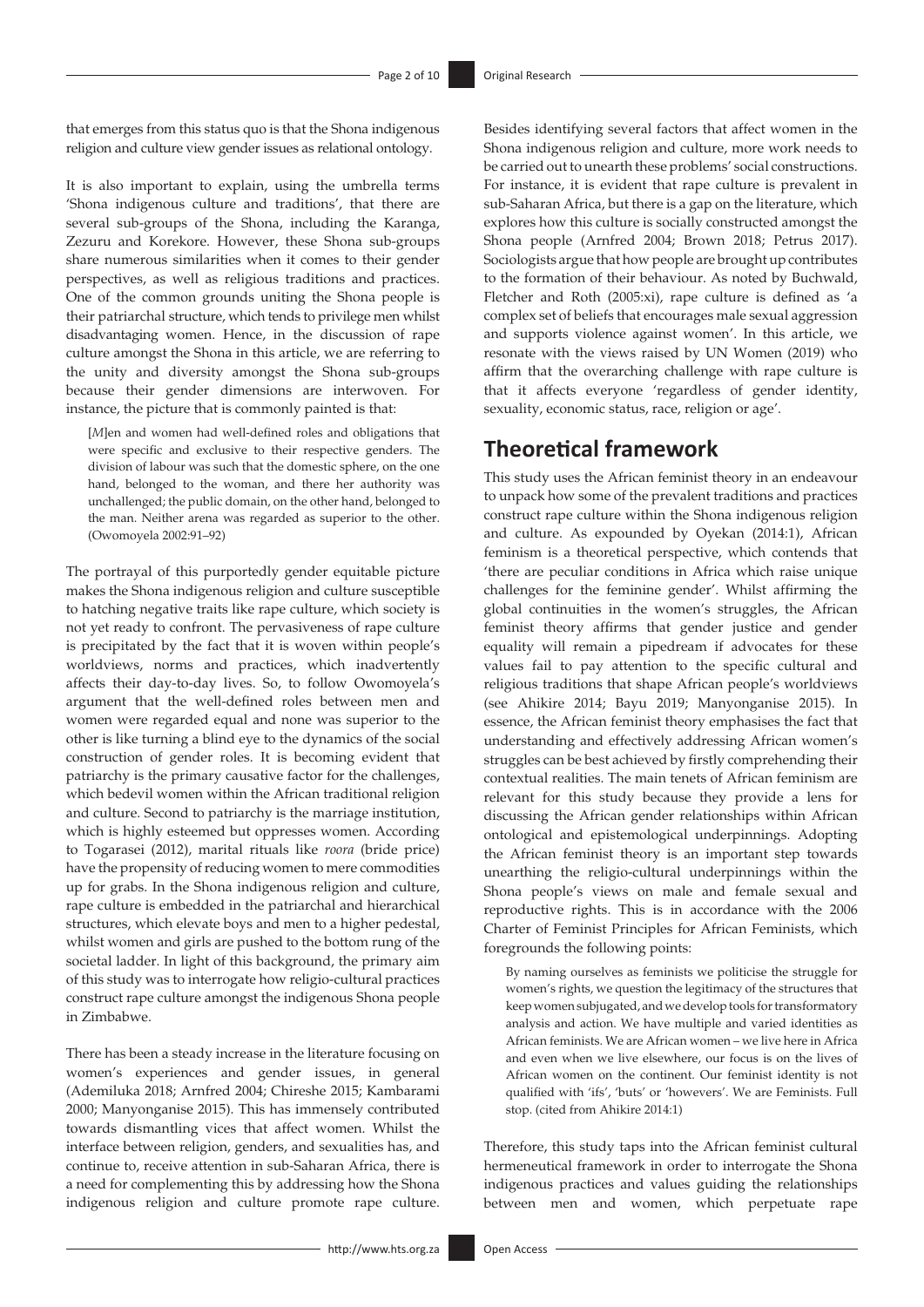culture within the broader community. Simply put, the starting point to understand how rape culture is constructed within the Shona indigenous religion and culture is by examining aspects, such as culture, economics, psychology, health and religion and Indigenous Knowledge Systems. Concurring with the African feminist cultural hermeneutics' standpoint on the multiple dimensions of African women's experiences, this study illustrates how some of the entrenched indigenous Shona practices provide a fertile ground for rape culture in our contemporary society. Henceforth, we argue that as the practices and values happen in a socio-cultural context, they are constructed. It therefore follows that the manner in which rape culture is perpetuated is not universal but uniquely peculiar to a particular context (Kanyoro 2002). One of the major proponents for utilising the African feminist cultural hermeneutical framework is Kanyoro (2002), who enunciated its utility in the following way:

If today African women are able to name the oppressive aspects of African cultures, it has not come easily. Telling these stories of dehumanizing cultural practices is still rare and a struggle… The question confronting women theologians in Africa is how can discussions on culture be incorporated in our communities so that women find it safe to speak about issues that harm their wellbeing?... African women theologians who have encountered feminist analysis do not quickly jump to condemn women for being custodians of dehumanizing cultural practices. It is realized that even women's actions are too deeply rooted in patriarchal socialization and therefore the analysis of women's oppression has to be done in the context of gender analysis. We need to look and see how our societies are organized and how power is used by different groups, men and women, young and old, people of varying economic means, and so on. Who benefits from a particular interpretation of culture and how is the system kept in place? (p. 17)

Following in Kanyoro's footsteps as explained above, this article adopts a gender analysis, it also engages in a hermeneutics of interpreting the Shona indigenous beliefs and traditions, which provide fecund ground for rape culture. Kanyoro (2002) explained this process in the following way:

Gender analysis takes into account ways in which roles, attitudes, values and relationships regarding women and men are constructed by all societies all over the world. The concepts and practices of equality and discrimination determined by social, economic, religious and cultural factors lie at the heart of gendersensitive perspectives. Theological engagement with gender issues seeks to expose harm and injustices that are in society and are extended to Scripture and practices of the Church through culture…The fact that gender roles differ significantly from one society to another and from one historical period to another, is an indication that they are socially and culturally constructed. (p. 17)

It is against such a background that this study examines gender attitudes and sexual violence-supportive beliefs (rape myths) amongst the indigenous Shona people.

# **Understanding rape culture**

Rape culture is a global phenomenon, manifesting in diverse forms. Additionally, rape culture is an elusive concept, and it is critical to explain what it is. By definition, rape culture is the normalisation of sexual assault. A proper definition of rape culture emerged around 1970. The first scholar to define rape culture was Herman (1984), who argued that as long as male dominance is celebrated in society, rape will be pervasive. Rape culture is evident whenever a rape is as clear as death (Buchwald, Fletcher & Roth 1994). Rape culture does not only manifest when women are raped but also cover a broad spectrum, such as men, as well as the lesbian, gay, bisexual, transgender, queer and intersex (LGBTQI) communities being exposed to sexual violence (Ridgway 2014). From Ridgway's assertion, it is correct to conclude that rape culture is an intersectionality phenomenon bringing to the table issues of gender, race, ethnicity, sexuality, disabilities and so on. Brown (2018) further argues that:

The origins of male sexual aggression are seen as one of the main connecting factors between rape of all nations… demonizing victims, diminishing the seriousness of the crime, and sexualizing and normalizing sex and rape within the media. (p. 13)

The views raised by the scholars cited above foreground the fact that rape culture is precipitated by trivialising the sexual violence perpetrated on the victims.

The statistics about rape culture differ across the world. However, what is certain is that rape culture is promoted by many factors, which include, but are not limited to, hegemonic masculinity, rape myths and language. According to Kivel (2012), the problem of rape culture is that regardless of where one lives, there is a dominant teaching that men should take a leading and dominating role, as well as exercise their position of power and authority by engaging in sexual aggression. Accordingly, most men aspire to follow and conform to such a path. More so, in the contemporary world, social media sustains hegemonic masculinities and men are portrayed as aggressive creatures. Maxwell (2014) argued that the media objectifies women's bodies. Like culture, musical lyrics, especially popular music, reinforce rape culture (Ridgway 2014). As articulated by Najumi (2013), the misogynistic language was used as a vehicle to foster rape culture. The language was also used in a teasing or in a jocular manner. Furthermore, rape culture is portrayed through rape myths. The role of rape myths is to blame the victims. Some examples of rape myths were propounded by Burnett et al. (2009), who, through his research on the role of communication, found statements like women say 'no' when they mean 'yes' or 'only promiscuous women get raped', or 'women falsify their rape' and often times, the victim gets blamed for getting raped because of 'what she was wearing', which aroused the rapist. When discussing rape culture, especially within the context of heterosexual relationships, it is paramount to highlight the fact that the penis is often used as a tool of rape. This is important because it reveals that rape culture goes deeper than just sexual coercion. It also helps in conceptualising how the penis is constructed and understood in our cultural and religious spaces. Adeniyi (2021) puts this succinctly: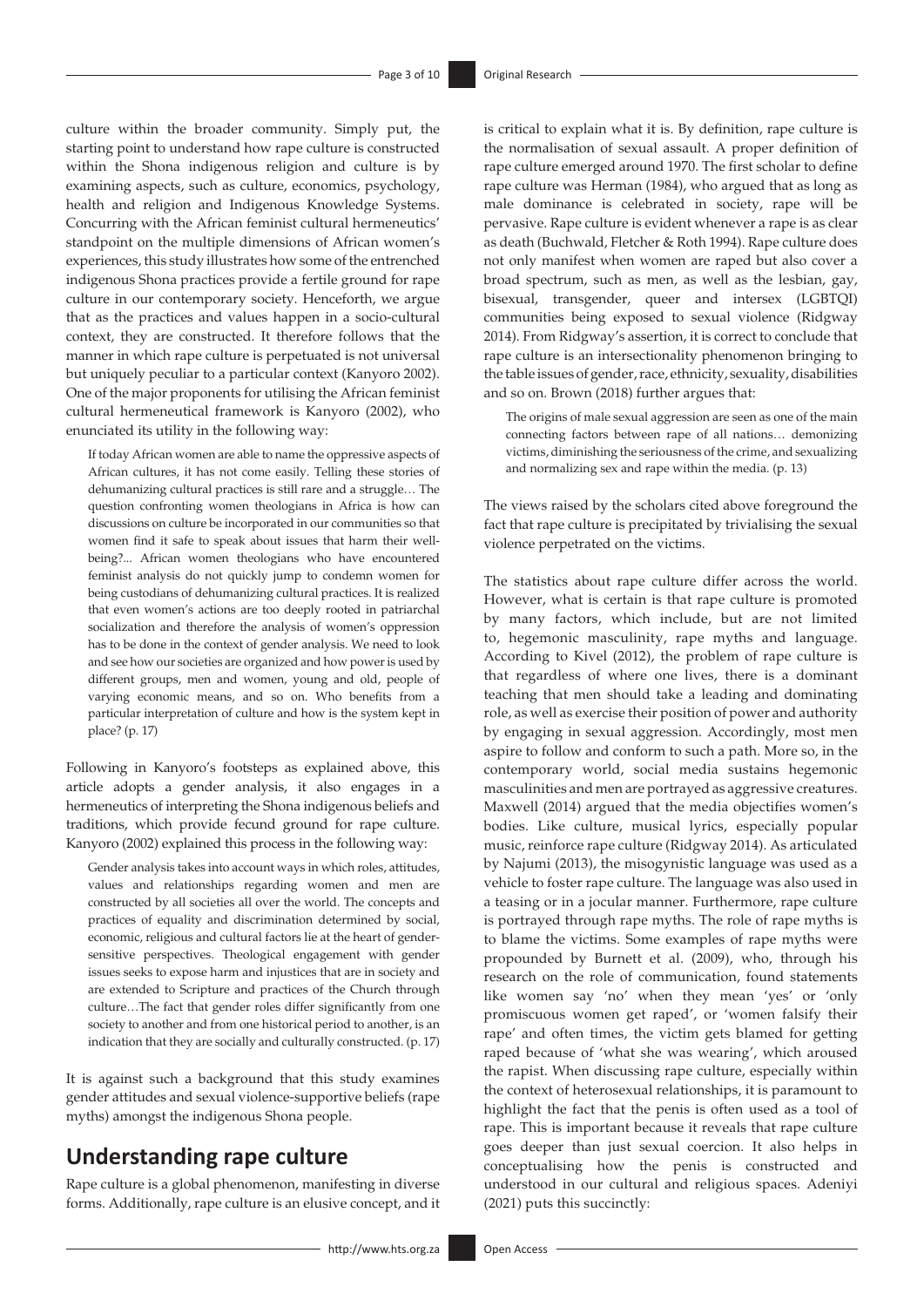Since the dawn of time, rape and sexual violence against women has remained a thorny issue that defies every approach to stamp it out of society ... One of the manifestations of the drift is the trivialization or normalization of rape cases and male sexualized violence in many rape cultures ... As one of the most commonest forms of gender-based offenses committed against women, rape is believed to be a patriarchal weapon of women's suppression and a mechanism for sustaining gender stratification in male dominated societies. Rape is a means of expressing masculinity and an act by which men are allowed to punish or threaten women ... (p. 1)

Butler (1993) also provides a useful analysis of rape culture; she argues that heterosexuality creates sexual differences that construct the gendered heterosexual body with regards to the penetrator and the penetrated where the one with a penis is the penetrator and the one with a vagina is the penetrated. The same viewpoints are raised by Ngubane-Mokiwa and Chisale (2019) who argued that:

The 'most common' sexual penetration among the heterosexual is culturally and religiously constructed as the penetrator who is regarded as the powerful on top and the penetrated and powerless under. (p. 109)

Another impediment in eliminating rape culture in most patriarchal societies is the marriage institution whereby married women who are raped by their spouses find it difficult to raise an alarm (Khau 2007). Concurring with the above views, we also aver with Brownmiller (1975:292) who stated that 'male victims of rape are not neglected or actively "forgotten," although female victims take precedence'. It is therefore apparent that there are a myriad of factors that endorse the normalisation of rape culture in most communities. In the next section, we proceed to discuss the Shona indigenous practices, which serve as a launchpad for the construction of rape culture.

# **Shona indigenous practices precipitating the constructions of rape culture**

Using the Shona people as a case study, this section deliberates on some of the indigenous practices, which often serve as incubators of rape culture in Zimbabwe. Notions of gender equality, equal rights, property rights, control and pre-marital sexual conducts are factors that led to rape culture.

#### *Roora* **(bride price) and the marriage institution**

The concept of *roora* is a critical element accepted by society, culture and religion. The *roora* concept is praised, and many people continue to embrace the practice; however, it would be naïve not to look at its downside. The patriarchal cultural lenses of Shona society have led people not to dismiss the hefty bride price, which commodifies women. Hefty bride prices foster the idea that women are there to serve men. In tracing the historical development of the *roora* tradition, it becomes apparent that the prospective groom would give something valuable like a hoe for farming to his prospective

bride's father. However, in the contemporary society, *roora*  has been converted into cash (Chiweshe 2016:229, 235). If not clearly enlightened about this practice, paying *roora* subconsciously creates the thinking that one is buying something. Hence, paying *roora* constructs a masculine attribute, resulting in men boasting that he has got the ability to materially provide for all his wife's needs.

To some extent, charging *roora* is determined by the girl's education and employment status. Clearly, this becomes an initial step towards the commodification of female bodies, which consequently creates fecund ground for the consumer culture. In the light of this background, women will be treated as the 'goods', and the men will be 'the buyers' and 'the seller'. In some cases, once the man has paid *roora*, he begins to have a misplaced sense of entitlement whereby he feels that he 'bought' his wife's sexuality. As such, he tends to behave as if the wife should avail her body for sex as and when he so desires. As Togarasei (2012:53) puts it across, 'the husband and his family purchase the woman in her totality, including her domestic labour and children'. If Togarasei's (2012:53) assertion is anything to go by, *roora* makes women powerless, inferior and weak. Rape culture thrives when male predators view women as vulnerable. Such a status quo precipitates the sexual abuse of women in the marital institution.

Unequal gender relations in marriage are another major source for the construction of rape culture. Muguti and Sande (2019) critiqued some of the teachings inherent in the Shona indigenous religion and culture which promote women's sexual objectification. For instance, the premarital counselling availed by elderly women, such as *vana vatete* (aunts) and *vana mbuya* (grandmothers), reiterating the fact that the proper behaviour for a married woman is to restrain herself from making any sexual advances on her spouse, as well as regurgitating the fact that she must focus on sexually satisfying her husband whilst sacrificing her own sexual needs. Such 'counsel' from the matriarchs practically denies the married woman any opportunity of enjoying conjugal rights. In essence, these teachings turn married women into objects designed to fulfil their spouses' sexual satisfaction whilst depriving them of the power to negotiate for safer sex. These indigenous practices also take away the married woman's sexual autonomy (Chirongoma 2016). Accordingly, Brown (2014) proffered that if accorded their autonomous sexual and reproductive rights, women will be empowered to decide whether, when, how and with whom to have sexual intercourse. Thus, the marital institution should be defined by sexual autonomy. This coheres with Moradi (2008) who stated that:

[*S*]exual objectification occurs when a woman's sexual parts or functions are separated out from her person, reduced to the status of mere instruments, or else regarded as if they were capable of representing her. To be dealt with in this way is to have one's entire being identified with the body. (p. 377)

From a younger age, girls are socialised to uphold the fact that their main goal should be that of fulfilling their husband's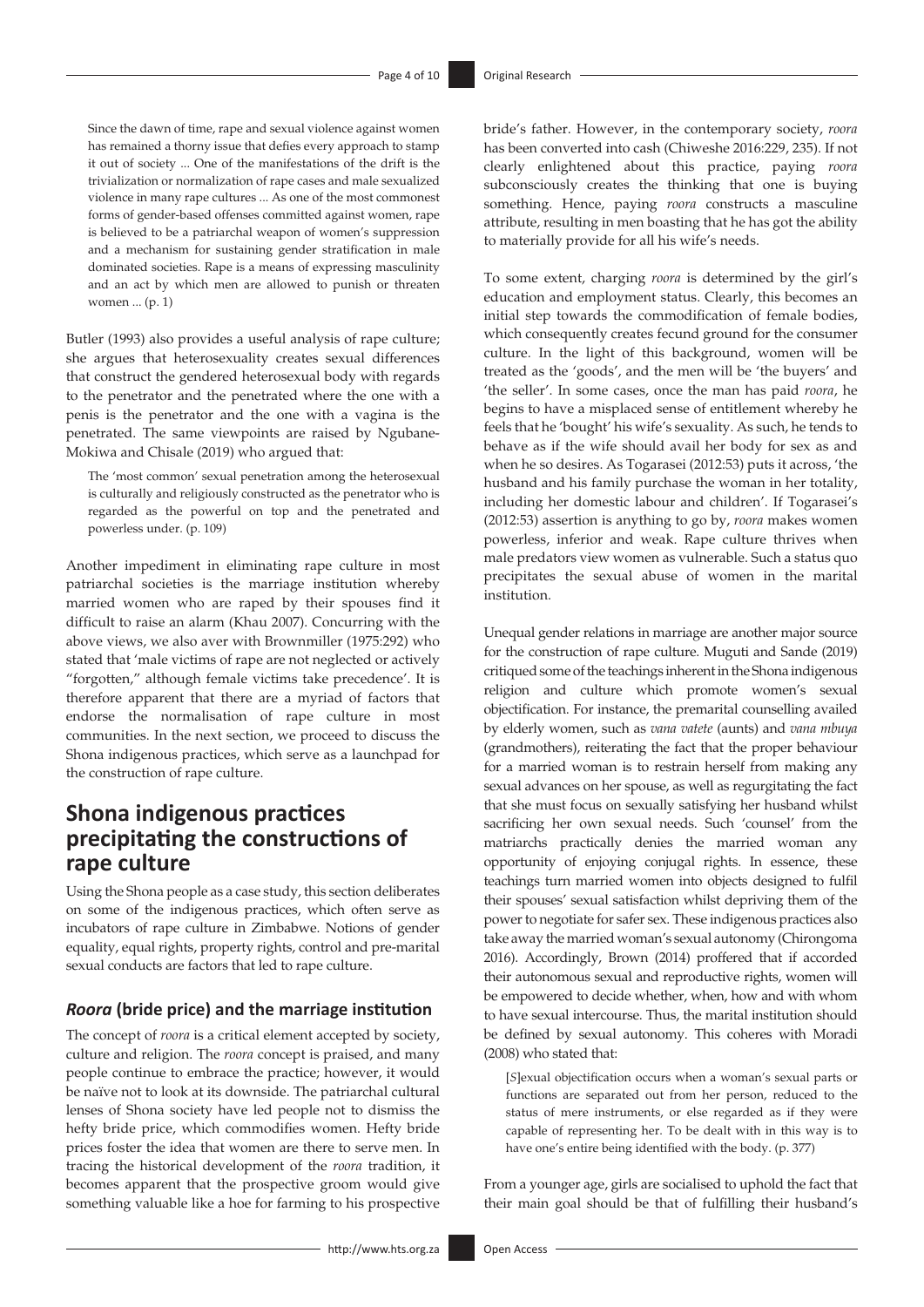needs, particularly to ensure that he is sexually satisfied (Perrin et al. 2019). Even as grown-up women, their bodies are expected to be in specific body shapes and they should maintain a specific skin colour (Crenshaw 1991). In the contemporary society, this often exerts undue pressure on some women to maintain a slim figure and a flat tummy, as well as use skin lightening creams so as to transform into a sexy slay queen who is slender and a 'yellow bone' (light skinned) (Thompson 2008). However, men conceived that women are at their disposal and that it is the woman's responsibility to ensure that there is marital bliss by maintaining an attractive figure whilst performing everything possible to make sex enjoyable for the man (Wood 1994). This mentality enhances rape culture because from a tender age, men are made to believe that they can control women in all areas, including issues to do with intimacy.

The bedrooms are regarded as a private and sacred place. Hence, anything said or performed in the bedroom is hardly questioned. This breeds fertile ground for marital rape. Some married men are notorious for behaving like bedroom bullies. Countless married women do not have any freedom in their bedrooms, and it is regrettable that many rape cases happen in this space. There is a general assumption that married women cannot be raped (Khau 2007). Because of the heavy lid of secrecy shrouding the subject of marital sex within the indigenous Shona communities, some married women have never been given room to talk about how they feel regarding the sexual encounters with their spouses. The Shona patriarchal traditions and culture accord married men an upper hand when it comes to individual rights and freedom of sexual expression (Chitando 2015).

#### **Veiling infertility in a marital union**

Infertility is a factor that can also trigger rape culture within marriage. According to Sande and Takawira-Matwaya (forthcoming), infertility not only is dreaded in Zimbabwean society but also has resulted in many broken marriages and estranged relations between in-laws. Therefore, families come up with a solution to deal with the issue of infertility. The only problem is that infertility is a gendered phenomenon; women are primarily held responsible for infertility (Oduyoye 2004). Accordingly, to protect the men's ego and masculinity, the practice of *kupindira* [young brother or nephew having sexual intercourse with the affected man's wife in order to sire children] is often used. Chingombe, Mandova and Nenji (2012) noted that it is culturally taboo to publicise a man's infertility or weakness because the autocratic and patriarchal nature of the Shona culture is intent on protecting and perpetuating masculine chauvinistic tendencies. Thus, *kupindira* practice was customarily arranged by close family members, and the woman is rarely given an opportunity to make any decision pertaining to this arrangement. In cases where the wife may have choices, the problem was that infertility would warrant divorce or *barika*  [polygamy], thereby putting pressure on the woman to accept the arrangement. Hence, in trying to conceal the man's infertility, his wife is forced to engage in sexual intercourse with her husband's close male relative, and if she falls pregnant, she will be expected to pretend that the children belong to her husband. Clearly, this is an arranged form of rape whereby the woman is coerced to keep these clandestine sexual encounters a secret from her husband.

In the event of infertility in wives, the Shona culture encouraged a marital custom called c*higadzamapfiwa* [substitute wife] or *barika* [polygamy] to make sure that there are children born (Chigidi 2009). Whilst these practices could promote the broader society, a close analysis shows that women had a lot to lose because the young girl who is usually the younger sister or niece to the infertile woman is often forced to become c*higadzamapfiwa*. Usually, she would be instructed to visit either her sister or aunt and during her visit, the uncle or brother-in law would either persuade or coerce her to engage in sexual intercourse with him. The coerced sexual intercourse would seal the deal of her becoming the substitute wife. This is tantamount to rape because the young woman will have little or no say in the matter.

### **'Corrective rape' perpetrated against the lesbians, gays, bisexual, transgender, queer and intersex communities**

It is equally pertinent to redress the fact that because of the predominantly heteronormative stance within most indigenous African communities, likewise, amongst the Shona people, sexual orientations like the LGBTQI communities are regarded as a misnomer. As a result, the myopic masculine power often results in some overzealous men forcing members of the LGBTQI to conform to certain sexual and gender stereotypes, which is regarded as a form of 'corrective rape culture' (Doan-Minh 2019). Similarly, disability status is contested mainly within the African indigenous tradition and culture, increasing women's vulnerability. According to statistics, about 80[%](http://%) of persons with disabilities, particularly women, are raped (Madden 2014).

### *Chiramu* **(sanctioned teasing or flirting)**

The practice of *chiramu* is another source of rape culture, where a married man engages in sanctioned teasing or flirtations with his wife's younger sister or niece. Whilst this is intended to be sanctioned teasing to foment relationships amongst in-laws, regrettably, some men tend to overdo it to such an extent that they end up raping the wife's sister or niece, which are hardly reported. The perpetrators use the gender skewed societal norms and values to escape their crimes. In such cases, it becomes difficult for the young woman who has been violated to report the rape case because what would have started as a joke would have turned nasty. Often times, the Shona indigenous communities legitimise such acts of sexual violence by either forcing the man to marry the victim as she would already be culturally considered as his 'wife' by virtue of being his wife's sister or niece. If the man is unwilling to marry the rape victim or the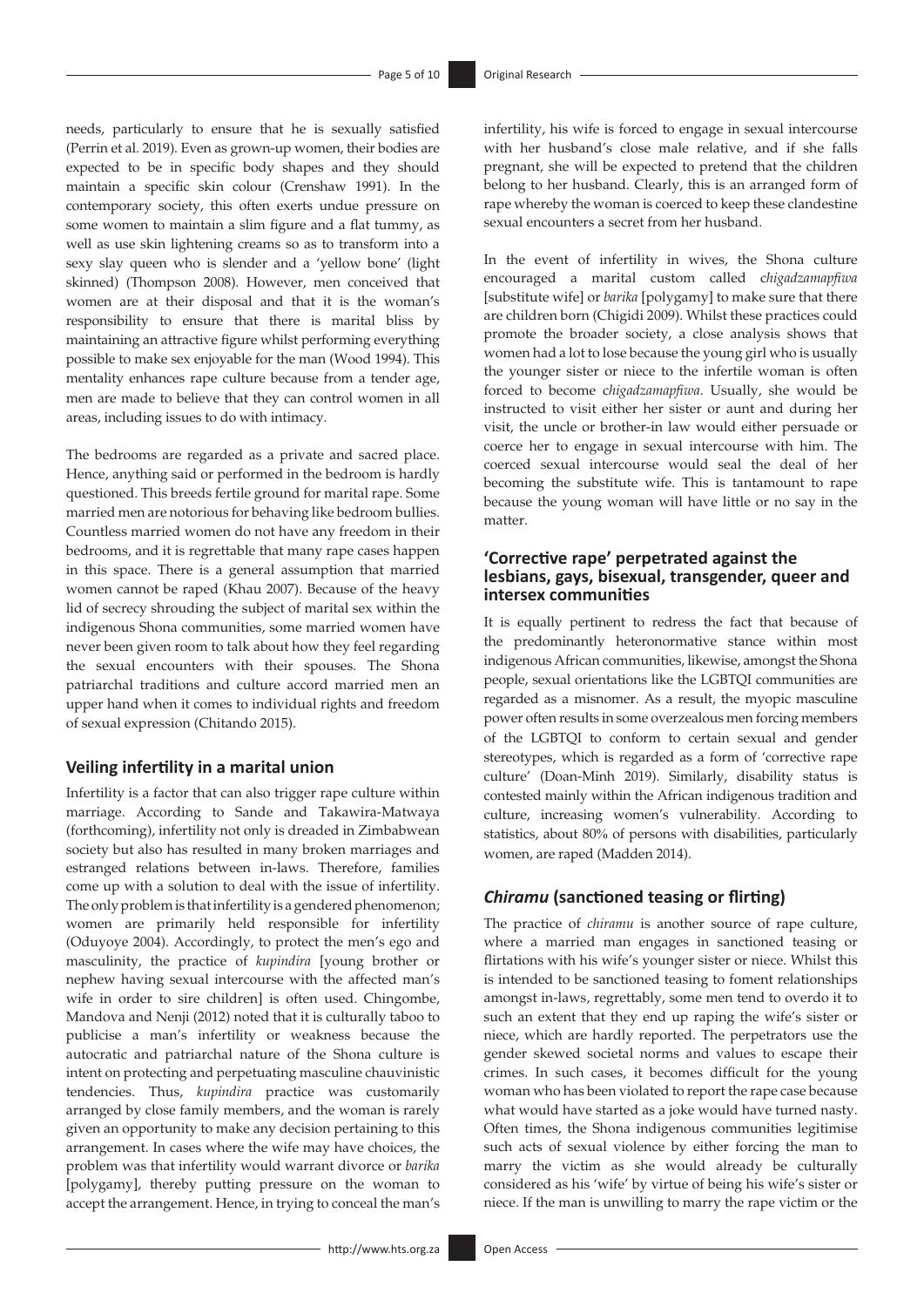victim refuses to become the perpetrators' wife, then he is required to pay compensation to the victim's family. The compensation is generally referred to as 'damage' because the young woman who would have been sexually violated will be treated as 'damaged goods', denoting the loss of her virginity (Chirongoma 2006).

At times, Shona society treats rape cases as myths in a bid to evade having to deal with the harsh reality of these crimes. Burt (1980:217) argued that rape myths are 'attitudes such as sex role stereotyping, adversarial sexual beliefs, sexual conservatism, and acceptance of interpersonal violence'. Rape myths revolve around the notions that 'women invite it' and 'rapists are sex-starved, insane, or both'. Therefore, victim blaming is an attitude that the perpetrators use to avoid taking the responsibility for their crime (Fakunmoju et al. 2021). Other specific statements, such as 'they asked for it', 'it was not rape', 'they did not mean to' and 'they liked it,' are also used to justify the sexual violence (Petrus 2017). In some cases where the perpetrators come close to admit their actions, they often hide behind the finger by painting women as *hure, joki* or *pfambi* [slut, bitch or prostitute]. Objectifying women by calling them names normalises violence against women. Such statements are common beliefs propagated within African indigenous communities to reinforce blame towards the victim. It is therefore pertinent to accept that rape-affirming notions are entrenched in the language we use daily. The ensuing section deliberates on the issues of language entrenching rape culture amongst the indigenous Shona communities.

### **Manipulation of Shona proverbs, myths and idioms**

As language is embedded in culture, the words and phrases used have the power to shape reality. The masculine sexual language used to describe men often promotes bullying women and licenses them, including the married men to engage in sex with multiple partners. For instance, men are often described as *bhuru* [bull], which is not limited to one heifer, or *murume ijongwe* [the man behaves like a cock]. Personifying masculine behaviour to the metaphor of a bull denotes that just like a bull cannot be controlled but moves from one *kraal* to the other, therefore, a man also has an insatiable sexual appetite, such that he hops from sleeping with one woman to the next. Similarly, as a fowl run with more than 50 hens can be fertilised by only one cock, one man can impregnate several women. These descriptions present the picture that men exist to satisfy their sexual ego with anyone they can think about. The use of language makes rape culture elusive. How the society describes men through masculine lenses sustains power over women. Sexual violence, in this case, is normalised and justified because people are made to accept any irresponsible sexual behaviour on the part of man as being the way men were created. However, in this article, we concur with Lonsway and Fitzgerald (1994) who argue that rape myths are false, they are simply intended to rationalise masculine sexual permissiveness and violence perpetrated against women. Buying masculinity ideas subtly

makes 'violence and dominance' as symbols of 'strength', making girls and women less important and valueless; such a mind-set continues to promote rape culture.

The enshrined Shona wisdom sayings and proverbs are another bedrock for rape culture. One of these includes the concept of swearing to secrecy couched in its antonym *kufukura hapwa* [do not wash your dirty linen in public]. This is a teaching emphasised especially to the girl child from a very tender age. According to this teaching, family secrets of ills, failures and taboos are not supposed to be revealed to the public. Hence, anything bad which happens in the family must be kept confidential (Chirongoma 2006). The problem of *kufukura hapwa* is that it makes rape appear like a 'myth'. As a result, some women fear *kufukura hapwa* and deny personal vulnerability to rape. What is even more heart wrenching is the harsh reality of the fact that the ingrained patriarchal culture 'recruits' other women to become accomplices to this 'secrecy cult' such that they will not defend their fellow women when they get raped by family members or relatives. Instead of showing solidarity with their fellow women who would have become victims of rape, they further victimise them by either making them feel guilty of inviting the rape or they simply shush the victims into silence. As such, rape culture weighs heavily on the survivors because it silences them even if they wish to either share their narrative or to demand justice against all odds. This environment breeds a victim-blaming culture whereby sufferers and survivors of sexual and gender-based violence are made to feel that they either did something or they failed to do something to protect themselves from the violations that were perpetrated against them (Mungwini & Matereke 2010). Consequently, the *kufukura hapwa* ideology makes many family members accomplices to the crime. Another closely related 'secrecy cult' ideology amongst the Shona people is embedded in the proverb *chakafukidza dzimba matenga* [what happens in the confines of the domestic sphere should not be unveiled for public consumption] (Chirongoma 2006). Whilst the original intent of this proverb was to maintain a considerable level of decency and confidentiality in the domestic sphere, it has unfortunately been oft manipulated to trap women who suffer from domestic violence, including marital rape or incest to remain ensnared and mummed into silence. Likewise, Muguti and Sande (2019:186) are of the opinion that the abuse of 'the Shona proverb, *chakafukidza dzimba matenga* (what covers the houses is the roof) meaning that there are unrevealed secrets, challenges and happiness which should remain confined within the domestic realm' is guilty of disempowering women. In the context of rape, the abuse of this proverb perpetuates the alienation of survivors, and this inhibits their chances to speak out or to take legal action against the perpetrator because they will be afraid of being further victimised by the society for revealing the family secrets (Chiroro et al. 2004).

The African traditional religion and culture have a way of maintaining the status quo within families. Often, whenever there are incidences of sexual violence, particularly if it is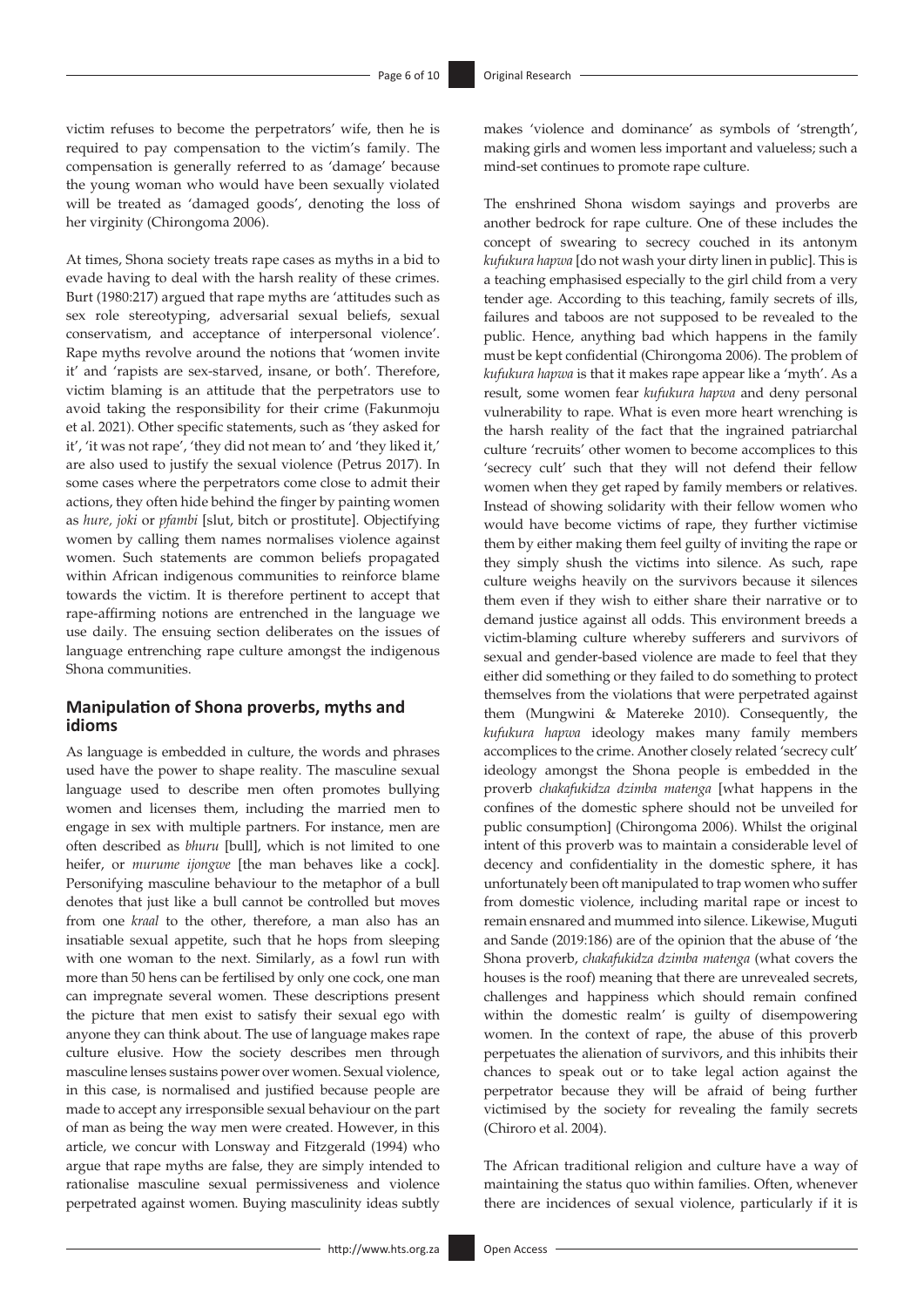marital rape, the counsel given to women enduring such violations is summed up in the Shona statement, *ndozvinoita mudzimba* (these are some of the struggles you ought to endure as a family-oriented person). Such cultural counsel or advice reaffirms the fact that *ndozvinoita mudzimba* neglects the trauma related to rape, nor does it make the experience less severe or bearable. It is our contention that instead of sweeping the incidences of rape under the carpet using the blanket response, *ndozvinoita mudzimba*, the Shona people must be proactive in redressing these violations on the women's humanity and dignity. They must create safe spaces within the indigenous communities where women can relate their experiences of trauma and be assured that their pain and victimisation are not trivialised.

### **Gender skewed communal justice systems**

The Shona communal justice system also has the propensity of facilitating rape culture. This is because of the fact that amongst the Shona community, just like most of the African indigenous communities, the justice systems are male dominated. Often times, these justice systems permeate the political and social realms. The problem with this connection is that it cements traditionally negative and harmful perspectives, which ascribe restrictive and unequal gender roles for women and girls in society. As a result of these inherent gender disparities in the justice system, there are numerous religious traditions, beliefs and ethos, which either sustain or condone the abuse of women. Resultantly, most religious leaders and powerful men in society elusively get away with rape. There is therefore an urgent need for revisiting the Shona culture so as to unearth the gender identities and social justice policies, which can be used to redress rape culture. At one point, Manyonganise (2015) suggested the use of the Shona idiom *musha mukadzi* [the woman or wife is the anchor of the home], showing how women's space is created. However, in the context of rape culture, such proverbial phrases like *musha mukadzi* pacify women and prevent them from coming out and speaking about the social injustices they face at home.

### **Towards redressing rape culture**

It is evident from the above discussion that some Shona indigenous practices provide a springboard for the construction of rape culture, which is hidden and subtly operates within the religious circle. The question remains as to what structures within the Shona indigenous practices are available to facilitate the eradication of rape culture. This article proposes the use of the principles of *ukama* [kinship], *hunhuism* [humanness/human kindness] and the *sanctity of life* as tools that can help to stand against rape culture.

### *Ukama* **(kinship)**

The principle of *ukama* [kinship] controls social relationships and determines individuals' behaviour towards others within the Shona indigenous religion and culture (Murove 2007). As rape culture is enhanced by the way people think

a common ancestor, making people connected. Such an ideology helps people to respect one another, and hence, it can be utilised as a formidable tool to curb the sexual abuse and violence within the Shona indigenous religion and culture. So, women deserve autonomy in their lives and bodies. This echoes the views raised by Sande (2017:50) reaffirming the fact that 'the concept of equality between sexes is the most appealing and influential for appraising social structures'. In the same light, Jewkes et al. (2013) propound that the best way to solve rape culture is to ensure that there is an early education on male role socialisation. Emphasising kinship helps to weaken or uproot the patriarchal mentality, which gives men the power to control women (Chitando 2008). Within the marital sexual space, men should be trained not only to hear but also to listen when women say 'no' to sex. Consent should be actively prioritised for all involved. Societal leadership has to think about educating the next generation about the problems embedded in rape culture. As noted by Chitando (2007), families may start with disrupting gender stereotyping by decolonising the boy-child mentality that they are superior to the girl child. The masculinity of the boy child should be toned down by teaching the boy child to appreciate notions of feminism. If kinship notions are appropriately addressed, as the children grow up, especially the girl child, they will be rest assured that the family provides them with a safe and secure space, which offers them a sanctuary from the preying and marauding eyes (Chitando & Chirongoma 2008). Hence, constantly entrenching the ideals enshrined in the principles of *ukama* whereby the safety, health and well-being of the other is a mutual and communal responsibility will serve as a deterrent against sexual and gender-based violence, particularly rape culture.

and speak, kinship shows that all people are descendants of

#### *Hunhuism* **(humanness or human kindness)**

*Hunhuism* is central to people's behaviour and attitudes within the Shona indigenous religion and culture (Murove 2009). There is a need for revising some elements of the Shona indigenous practices promoting rape culture. For instance, it is slowly becoming clear that the practice of *roora* must either be removed or revisited. Because of the oppressive problems posed to women by the practice of *roora*, Togarasei (2020) called for abolishing the custom. Instead of focusing on *roora*, the Shona indigenous religion and culture should concentrate on *hunhuism* as a base of building marriages. *Hunhu* strives on building relational personhood, which improves how husbands perceive their wives. The western token of marriage where there is no *roora* payment can be adopted, and the token of appreciation can become an affordable ring, which the man will give to his wife. Our proposition of this shift in the *roora* tradition avers with Taringa and Museka (2020) who reiterated that *roora* should be treated like a ceremonial practice than a commercial transaction, which is now gaining prominence because of misappropriation and misinterpretation that has been wrought by the dilution of the practice because of foreign and external cultures and practices. In the light of this background, this article proposes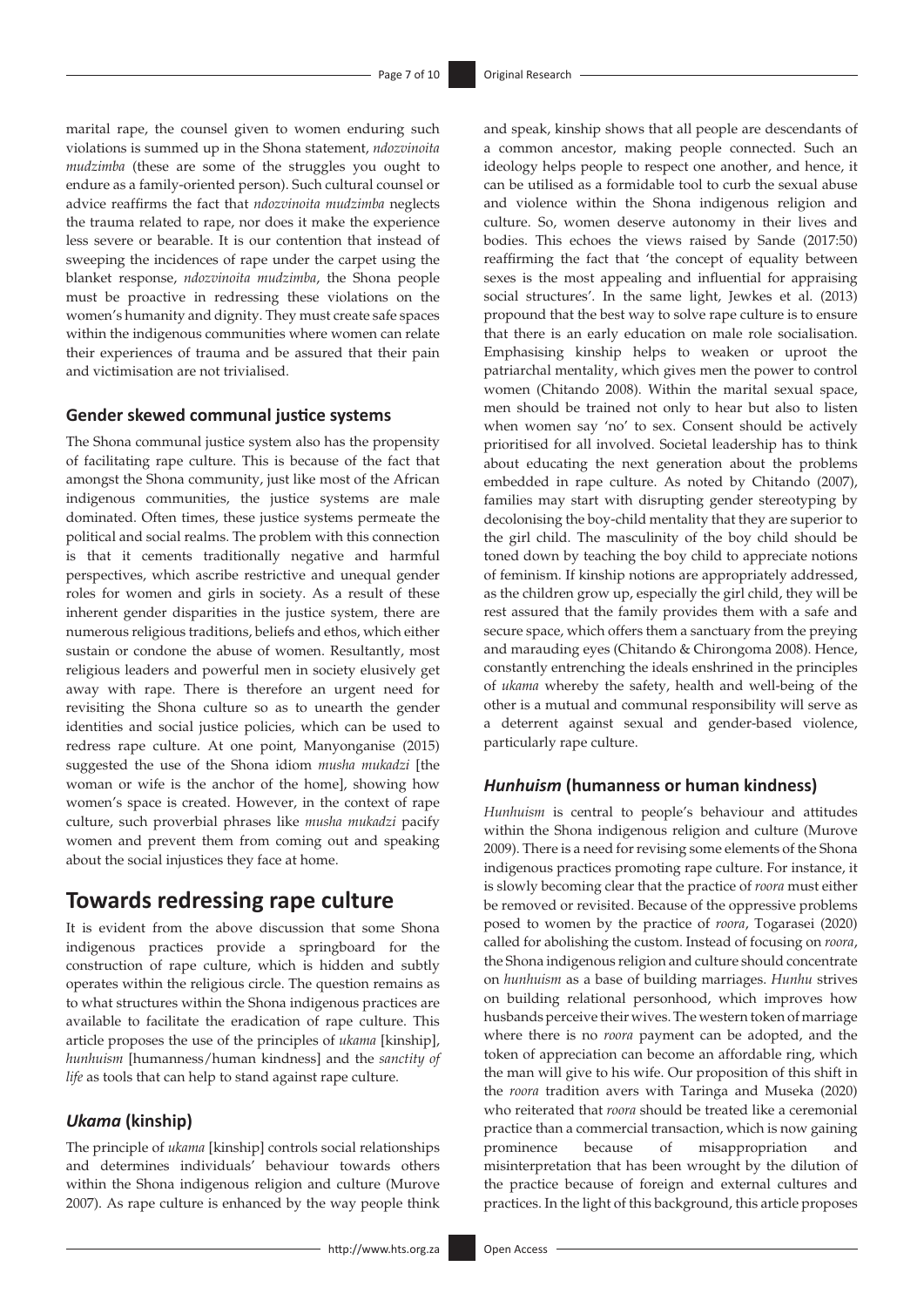that laws should be enforced that address property ownership, marriage, divorce and child custody whenever one is convicted of sexually assaulting women. For one to be considered *munhu* [human being], there should be qualities promoting harmony (Sande 2021). Therefore, in order to reduce rape culture, perpetrators of sexual violence must be prosecuted with a stiffer penalty.

Statistics on violence against women are shocking; therefore, victims of rape culture must receive justice. Like the woman in the parable told by Jesus in Luke 18:1–8, African women should refuse to be silenced, they must continue to crying out '[g]rant me justice!' (Dube 2004:3). Since time immemorial, African women have been struggling to breathe under the banner of patriarchy. Their muffled voices have finally found an outlet through ecumenical networks, such as the Circle of Concerned African Women Theologians (the Circle). African women theologians have tenaciously applied cultural hermeneutics to interrogate death-dealing and life-denying practices, such as rape culture. As noted by Kanyoro (2002):

[*C*]ultural hermeneutics is an important first step towards an African women's theology. All questions regarding the welfare and status of women in Africa are explained within the framework of culture … However, it is not enough simply to analyse culture without reference to the people who maintain the culture and on whom culture impacts. Here is where the need arises for a gender-sensitive cultural hermeneutics because it doubles in addressing issues of culture while being critical of that culture from a gender perspective. (p. 18)

Thus, African women theologians are raising a clarion call for fellow African women to interpret culture with hermeneutics of suspicion. For instance, Chisale (2018:6) argued that 'women are guilty of internalising oppressive socialisations. Women tend to protect some of the oppressive teachings of culture and tradition'. Likewise, Kamaara and Wangila (2009:131) asserted that 'women are not only victims but also perpetrators of oppression against themselves'. It is in response to such internalised oppressions that have been endured by African women for far too long that Dube (2004), whilst writing within the context of the gendered nature of the HIV epidemic engages in a feminist re-reading of Luke 18:1–8, makes the following comments, which speak eloquently to the need for African women to demand justice in the face of rape culture:

[*W*]hen one reads the story through, one is struck that persistent prayer is equated with action-oriented search for justice. Persistent prayer is not a passive and private affair that we do behind our closed doors, nor is it tolerant of injustice. Rather, persistent prayer is a *luta continua* (the struggle continues) act of insisting and working for the establishment of justice. Persistent prayer is, therefore, the refusal to live in oppression and exploitation until justice is established. Moreover, the parable ends with a big theological bang when it underlines, with no uncertain terms, that God is a God of justice, a God who grants justice to the marginalized and oppressed. Moreover, this God grants justice to the oppressed in time, for justice delayed is justice denied. (pp. 3–4)

Hence, in a similar fashion with the persistent widow, African women should continue to press for justice when cultural traditions trample upon their humanity and dignity. They should reclaim their humanity and dignity armed with the knowledge that rape culture dehumanises both the perpetrators and the victims of rape.

#### **Sanctity of life**

Rape culture disregards the concept of sanctity of life. Valuing the sanctity of life is an everyday opportunity to examine behaviours that permit rape culture. Life is a gift of God, and thus, no one has the right to abuse or violate another individual. Therefore, a person is not alone and should consider themselves as part of others. Therefore, valuing the sanctity of life helps people not to discuss cases of sexual violence by focusing on the victim's sobriety or dressing; however men and boys should desist from sex as an entitlement because they are masculine. Men should redefine the meaning of masculinity with the lenses of the sanctity of life and feminist principles. It is high time that hegemonic masculinity be replaced with redemptive masculinities (Chitando & Chirongoma 2012). Community leaders should make a commitment and begin in earnest to implement policies and practices that will completely eradicate sexual violence and harassment. Proactive social justice for victims of sexual violence is not blaming them for what they should have performed but assuring them that their lives matter. Whilst the rule of law is taking its course, communities should empathise with them using affirmative words, such as 'we *hear*, *see*, and *believe* you'. Victims' stories and experiences deserve to be heard and, more importantly, they deserve empathy and justice.

Writing within the context of respecting and valuing all human lives during the peak of the HIV epidemic in Africa, the following views raised by Dube (2006) strike a melodious chord when it comes to interrogating rape culture within indigenous Africa communities:

An approach based on *Setho/Ubuntu* would also question a culture that defines women and children as powerless subordinates, thus exposing them to HIV infection [*read 'rape culture*']. Recapturing *batho* as 'a process of earning respect by first giving it, and [*of*] gaining empowerment by empowering others,' would be applied to all problematic relationships. Indeed, all socially unhealthy relationships that do not empower or respect some members of the society would be revisited. In other words, the concept of community, the *adinkira* paradigm, ought to and should become the cornerstone of propounding an African indigenous theology of justice and liberation by constantly revisiting 'what it means to be community and to live in community,' 'what violates community,' and 'how we live in community in our new and hybrid twenty-first century context'. (p. 141)

The points raised in the above-mentioned excerpt ring true to the experiences of the countless African women and girls whose lives have been shattered by the violations of rape. Being in relationship should entail respecting the sexual and reproductive lives of the others. This should entail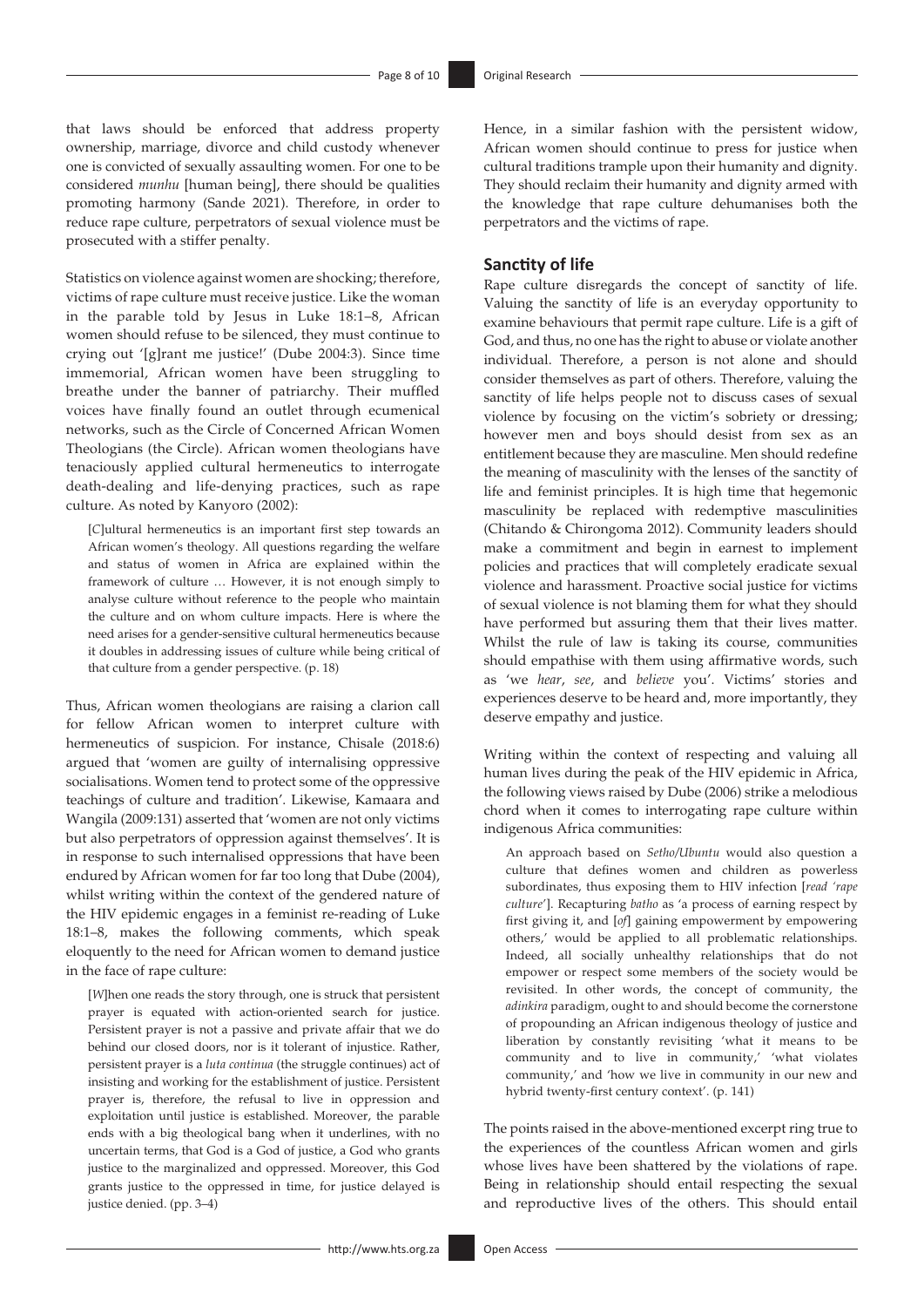saying no to sexual and gender-based violence in all areas of our lives. As such, African men and women should work together towards insulating their homes, workplaces, faith communities, and all communal spaces of sexual and genderbased violence, particularly the crime of rape. The following pointers suggested by Dube (2006) poignantly beckons us to this worthwhile cause:

Being in community is not and cannot be a one-time thing; rather it is a process that must be continually cultivated by its members. This approach should inform the continual assessment and review of oppressive relationships and the reimagination of communities that respect and empower all their members regardless of class, gender, age, ethnicity, race, sexuality, and nationality for it is only then that we can say 'I am because we are, and we are because I am'. The *adinkira*  space of justice, solidarity, and liberation in African cosmology is highly relevant and central to the struggle against HIV & AIDS [*read 'rape culture'*], but work must be done to implement it. As clearly expounded in the above excerpt, African indigenous communities are well known for respecting human lives as a sacred gift. The sacredness of life should therefore influence the manner in which men and women interact in sexual relations. If all human lives are sacred, there will be no basis for violating another human being sexually, not even bestiality would be acceptable in such a worldview. (p. 141)

# **Conclusion**

Rape culture is found to be prevalent in sub-Saharan Africa, and it continues to be sustained through culture, patriarchy, poverty and religion. Focusing particularly on the Shona indigenous culture, this study conceptualised rape culture as the normalisation of sexual violence and blaming the victims for the assaults. Rape culture broadly entails the societal norms and values that trivialise acts of sexual violation, silencing, blaming, and intimidating sufferers and survivors whilst protecting and justifying the perpetrators of sexual and gender-based violence. Using the African feminist lenses, particularly the African cultural hermeneutical framework, this study showed that the relationship between men and women should be viewed as a relational ontology. It foregrounded the problem that this relational ontology is not balanced. For instance, several practices within the Shona indigenous religion and culture are a laboratory for constructing rape culture. These patriarchal norms and values are blamed for fostering abuse, coercion and control of women. As demonstrated in this study, some marital practices are responsible for the objectification of women's bodies. Women's bodies are objectified as elements of sex, thereby constructing rape culture. The solutions suggested for eradicating rape culture were framed to understand that rape culture is an intersectional reality. Therefore, solutions are far more than merely reducing the frequency with which sexual abuse occurs or the latitude that permits it. This study recommends that the solution for rape culture should magnify *kinship*, *hunhuism* and *sanctity of life* as tools that can help to stand against rape culture.

## **Acknowledgements Competing interests**

The authors declare that they have no financial or personal relationships that may have inappropriately influenced them in writing this article.

### **Authors' contributions**

Both authors contributed equally to writing of the article.

### **Ethical considerations**

This article followed all ethical standards for research without any direct contact with human or animal subjects.

#### **Funding information**

This research received no specific grant from any funding agency in the public, commercial or not-for-profit sectors.

#### **Data availability**

Data sharing is not applicable to this article as no new data were created or analysed in this study.

### **Disclaimer**

The views and opinions expressed in this article are those of the authors and do not necessarily reflect the official policy or position of any affiliated agency of the authors.

## **References**

- Ackermann, D.M., 2004, 'Tamar's cry: Re-reading an ancient text in the midst of an<br>HIV and AIDS pandemic', in M.W. Dube & M. Kanyoro (eds.), *Grant me justice! HIV/*<br>AIDS & gender readings of the Bible, pp. 28–59, Cluster Pietermaritzburg.
- Adeniyi, E., 2021, 'Penis primacy, female marginality, and masculine subjectivity in "Nigeria's Rape Culture"', *Quarterly Review of Film and Video*. [https://doi.org/10.](https://doi.org/10.1080/10509208.2021.1926890) [1080/10509208.2021.1926890](https://doi.org/10.1080/10509208.2021.1926890)
- Ademiluka, S.O., 2018, 'Patriarchy and women abuse: Perspectives from ancient Israel and Africa', *OTE* 31(2), 339–362.
- Ahikire, J., 2014, *African feminism in context: Reflections on the legitimation battles, victories and reversals*, 29 April 2021, from [http://www.agi.ac.za/sites/default/](http://www.agi.ac.za/sites/default/files/image_tool/images/429/feminist_africa_journals/archive/02/features_-_african_feminism_in_the_21st_century-_a_reflection_on_ugandagcos_victories_battles_and_reversals.pdf) [files/image\\_tool/images/429/feminist\\_africa\\_journals/archive/02/features\\_-\\_](http://www.agi.ac.za/sites/default/files/image_tool/images/429/feminist_africa_journals/archive/02/features_-_african_feminism_in_the_21st_century-_a_reflection_on_ugandagcos_victories_battles_and_reversals.pdf) [african\\_feminism\\_in\\_the\\_21st\\_century-\\_a\\_reflection\\_on\\_ugandagcos\\_](http://www.agi.ac.za/sites/default/files/image_tool/images/429/feminist_africa_journals/archive/02/features_-_african_feminism_in_the_21st_century-_a_reflection_on_ugandagcos_victories_battles_and_reversals.pdf) [victories\\_battles\\_and\\_reversals.pdf](http://www.agi.ac.za/sites/default/files/image_tool/images/429/feminist_africa_journals/archive/02/features_-_african_feminism_in_the_21st_century-_a_reflection_on_ugandagcos_victories_battles_and_reversals.pdf).
- Arnfred, S. (ed.), 2004, *Re-thinking sexualities in Africa*, Almqvist & Wiksell Tryckeri AB, Sweden.
- Bayu, E.K., 2019, 'A comparative analysis on the perspectives of African Feminism Vs Western Feminism: philosophical debate with their criticism and its implication for women's rights in Ethiopia context', *International Journal of Sociology and Anthropology* 11(4), 54–58. <https://doi.org/10.5897/IJSA2018.0783>
- Beyers, J., 2017, 'Religion and culture: Revisiting and close relative', *HTS Teologiese Studies/Theological Studies* 73(1), a3864. <https://doi.org/10.4102/hts.v73i1.3864>
- Brown, E.N., 2014, Against sexual autonomy: Why sex law's Lodestar should beself-<br>possession, viewed 28 February 2021, from [https://www.libertarianism.org/](https://www.libertarianism.org/columns/against-sexual-autonomy-why-sex-lawslodestar-should-be-self-possession)<br>- columns/against-sexual-autonomy-why-sex-lawslodestar-should-be-s [possession.](https://www.libertarianism.org/columns/against-sexual-autonomy-why-sex-lawslodestar-should-be-self-possession)
- Brown, S., 2018, 'Rape culture or a culture of rape? American rape culture compared to South African rape accommodating culture', unpublished Senior Honors thesis submitted in Partial Fulfillment of the Requirements for Graduation in Political Science, Criminal Justice, and International Studies Majors, The College at Brockport, New York, NY.
- Brownmiller, S., 1975, *Against our will: Men, women and rape*, Simon and Schuster, New York, NY.
- Buchwald, E., Fletcher, P. & Roth, M., 1994, *Transforming a rape culture*, Milkweed Editions, Minneapolis, MN.
- Buchwald, E., Fletcher, P.R. & Roth, M. (eds.), 2005, *Transforming a rape culture*, rev. edn., Milkweed Editions, Minneapolis, MN.